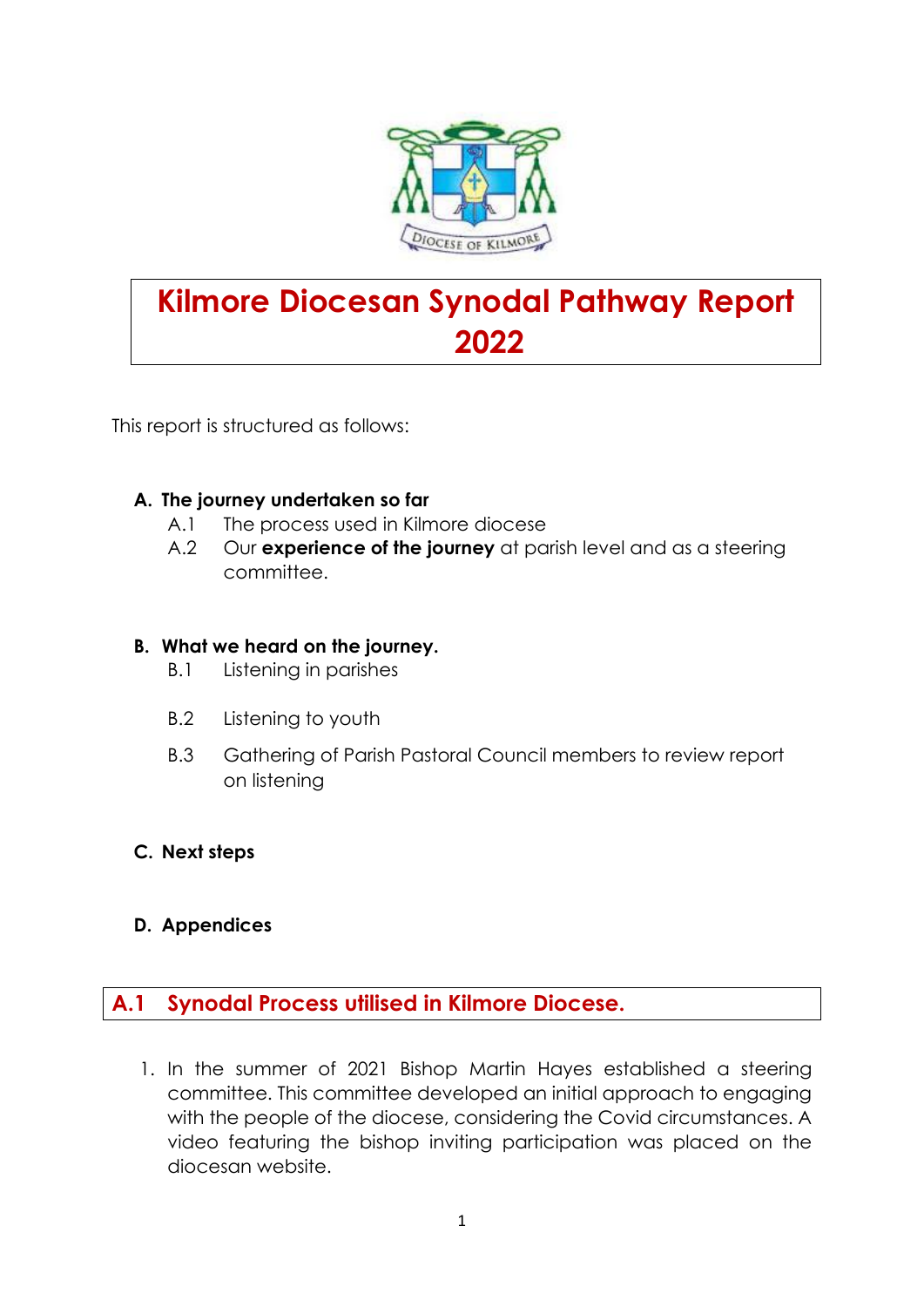- 2. Meetings were held in late September and early October 2021 to hear the views of the priests on the proposed process.
- 3. Four Zoom meetings were held in mid-October for parish volunteers inviting them to engage in a listening exercise. 28 parishes (80%) were represented at these. The volunteers were invited to do two tasks:
	- a. Hold a conversation with their Pastoral Council on its sense of the future of faith and church. (Appendix 1)
	- b. Hold a similar conversation with one social group. Here the emphasis was on non-church groups, especially people who are distant from church. (Appendix 1) A list of the various social groups that make up the population of the diocese was offered, and the volunteers chose from that list. (Appendix 2)
- 4. In parallel with this, a listening process for young people was led by the Diocesan Director of Youth & Young Adult Ministry (Appendix 3)
- 5. The Covid situation meant that it was difficult for the volunteers to proceed quickly with these conversations. 27 summaries on conversations were submitted between November and January 2022. Members of the steering committee and the Diocesan Pastoral Council were invited to view all the summaries.
- 6. In late March the steering committee held a reflection evening to identify the main points emerging from the summaries. This was set in the context of prayer and quiet time. (Appendix 4) A report was then prepared in the light of that for presentation to a diocesan assembly. That report forms the next section of this document.
- 7. That assembly occurred on Tuesday 3 May 2022 in Ballyconnell, involving some 130 members of parish pastoral councils. The focus of that meeting was to see if the members recognised the voice of their communities in the report, and if there was something further, they wanted to add. (Appendix 5) A report on that meeting is also in the next section.
- 8. The steering committee met in mid-May to finalise the Synodal report, identifying follow-up steps and charting their own experience of the journey.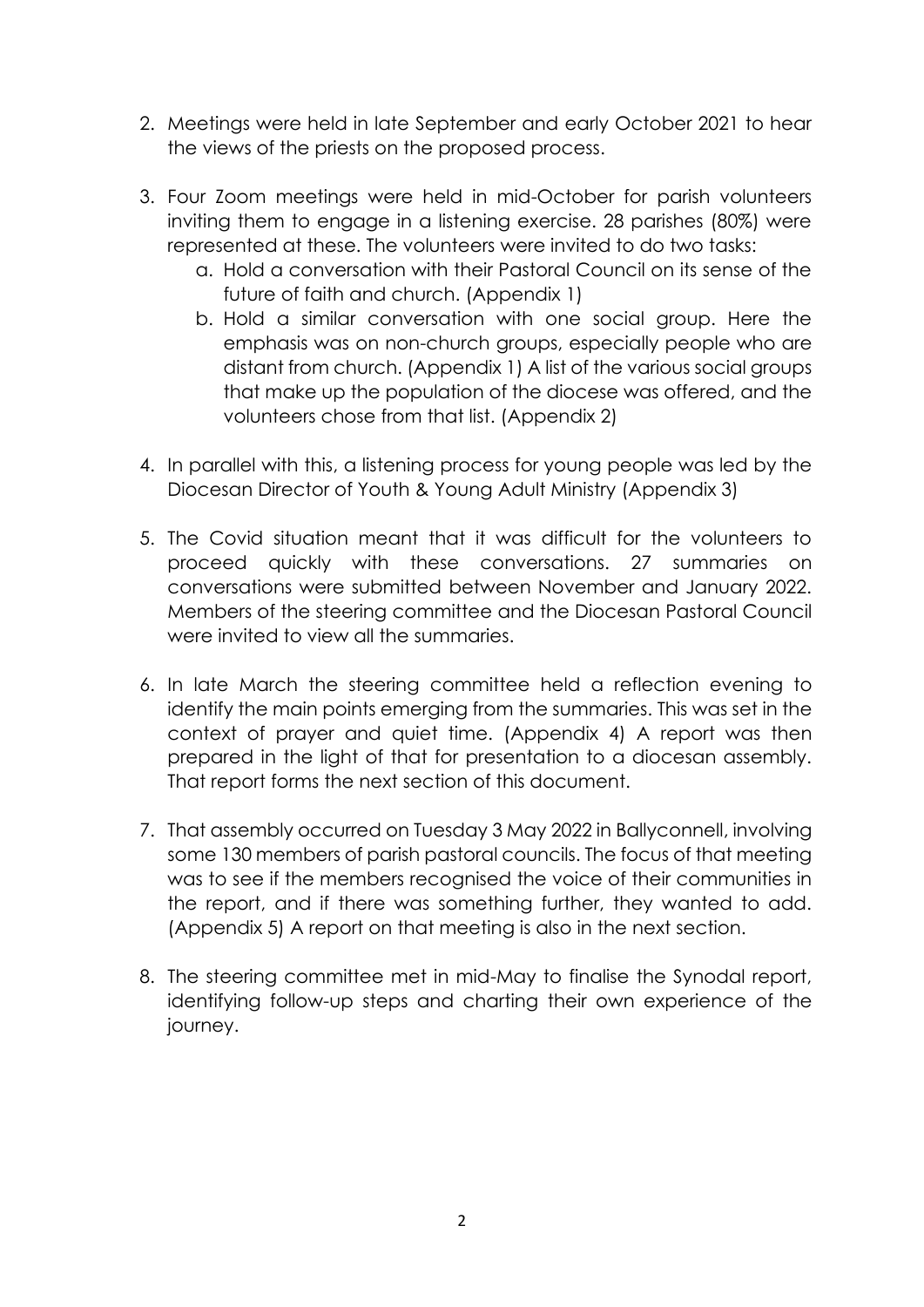### **A.2 Experience of the Journey**

#### **At parish level**

On the parish reporting template one of the questions asked was on how people experienced the listening meetings. The process of being listened to came across as a very positive experience for the groups:

- *It was a good meeting. We were open with each other, and everyone had an opportunity to speak and be heard.*
- *It is a long time since we met – it was open, honest and welcoming.*
- *Everyone was very open and shared their most personal feelings and experiences. It was a very moving experience and brought us closer together*
- *I like that our community was consulted.*

There was also a concern noted in many of the responses about what would happen after all this listening was done.

- *The young people appreciated having their opinions heard and listened to. They would appreciate action on these now.*
- *One concern, shared by a number of members, was the degree to which our thoughts, opinions and suggestions at parish level would be accepted and included in the final report to be sent to Rome' If the synodal process genuinely seeks to empower people to bring about positive change in our church then it is vital these responses , however critical or radical, are presented in full to the very members of our church*  with the true power to initiate the positive changes we feel are *necessary to secure the future of our Church*

#### **Steering Committee**

The Steering Committee consisted initially of eight members, including Bishop Martin Hayes. As part of the reporting process, the members were asked to give their reflections on the journey they had taken from the first meeting right up to the submission of the report, the highlights, and low points. There was a general feeling of being very happy to be part of the steering committee. The level of commitment, openness, and honesty was evident as all meetings were attended, and there was a great willingness to help with whatever task was at hand. It was also felt that the diverse range of life experiences, skills, and faith experiences added value and depth to the committee's deliberations and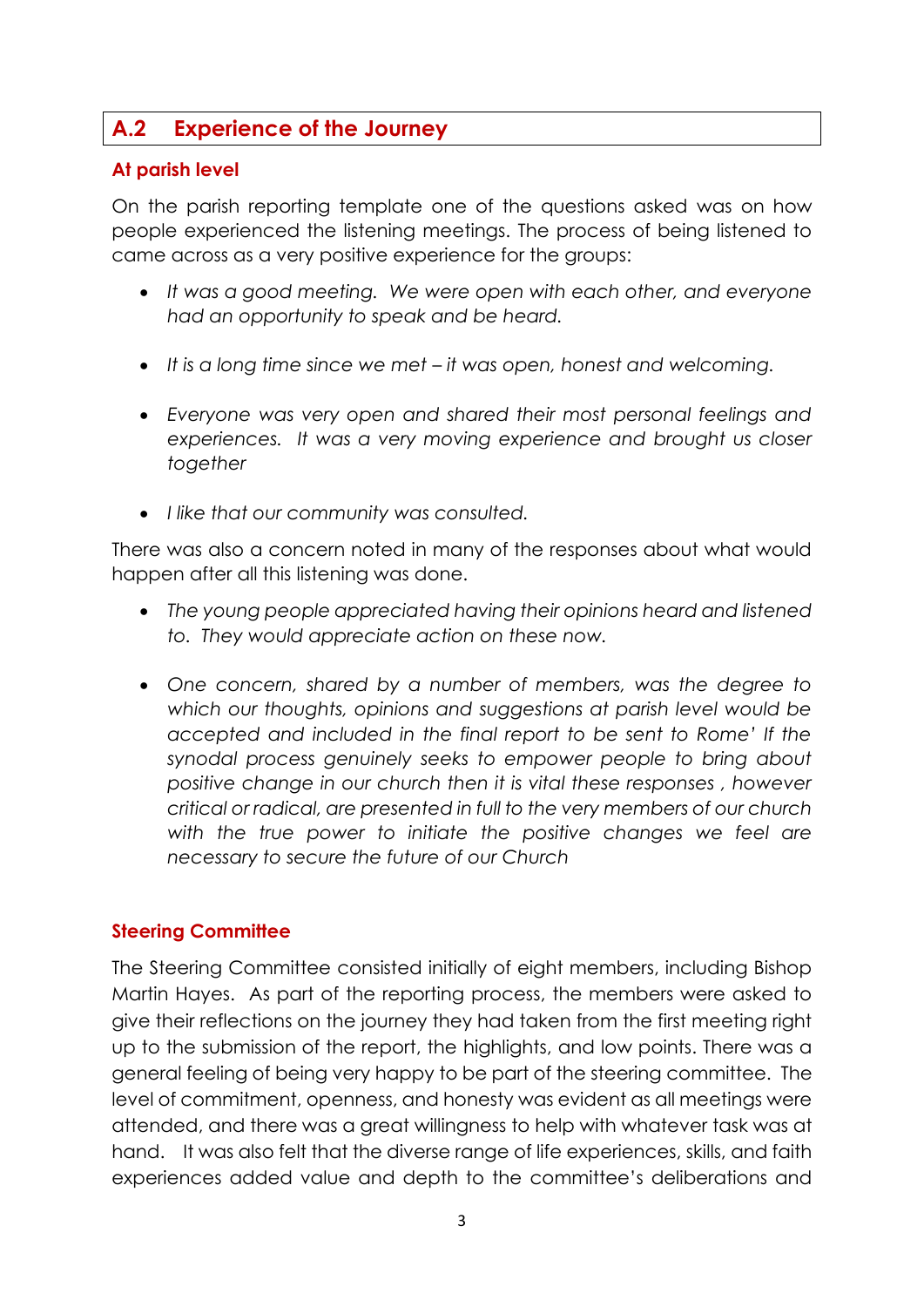process. There was a consensus that it was a positive and enriching experience for all concerned despite the committee's challenges, especially with the covid pandemic.

- 1. For most of us the low points were around the early months during Covid lockdowns – seeking to launch the process, seeking to support groups to engage in listening on the ground. All the launch meetings with the parishes had to be done by zoom, and the parish volunteers struggled to gather people for their conversations.
- 2. At the same time one of the pleasant surprises was the utility of zoom, and social media generally. We were able to communicate to the diocese through the on-line video with Bishop Martin. The October zoom sessions with parish volunteers were lively and engaged. Even during restrictions in November and December there was a sense of a shared struggle to get the listening tasks done.
- 3. Two high points were mentioned. The May Assembly was the only diocesan in-person gathering during the process. There was a great sense of people being delighted to meet again. We invited them to come an hour early for something to eat ahead of the meeting. They enjoyed that so much it was hard to move them into the meeting! As second high point was the reflection evening for the steering committee, to pull together a report on the listening at parish level for the May assembly. Half of this was given over to prayer and reflection on the material gathered, and half to identifying the patterns. Here people had a strong sense of the Spirit guiding.
- 4. We recognised several strong pastoral challenges arising from the exercise. The challenge to action was one of these. There was a definite sense of wanting significant change, and a sense that this has been articulated before at previous diocesan assemblies. How to manage expectations and deliver change in a reasonable timeframe will be difficult.
- 5. The priests are caught in the centre of these expectations, between on the one hand a pattern familiar to them that is in steep decline, and on the other a new set of expectations that will challenge their capacity.
- 6. Among all the issues raised there was scarcely a mention of the environment.
- 7. Throughout the process there was a shared sense of wanting church and faith to connect with the wider society. However, as noted in the report on the May assembly there were two voices on how this might be approached – the voice of invitation, and the voice of obligation.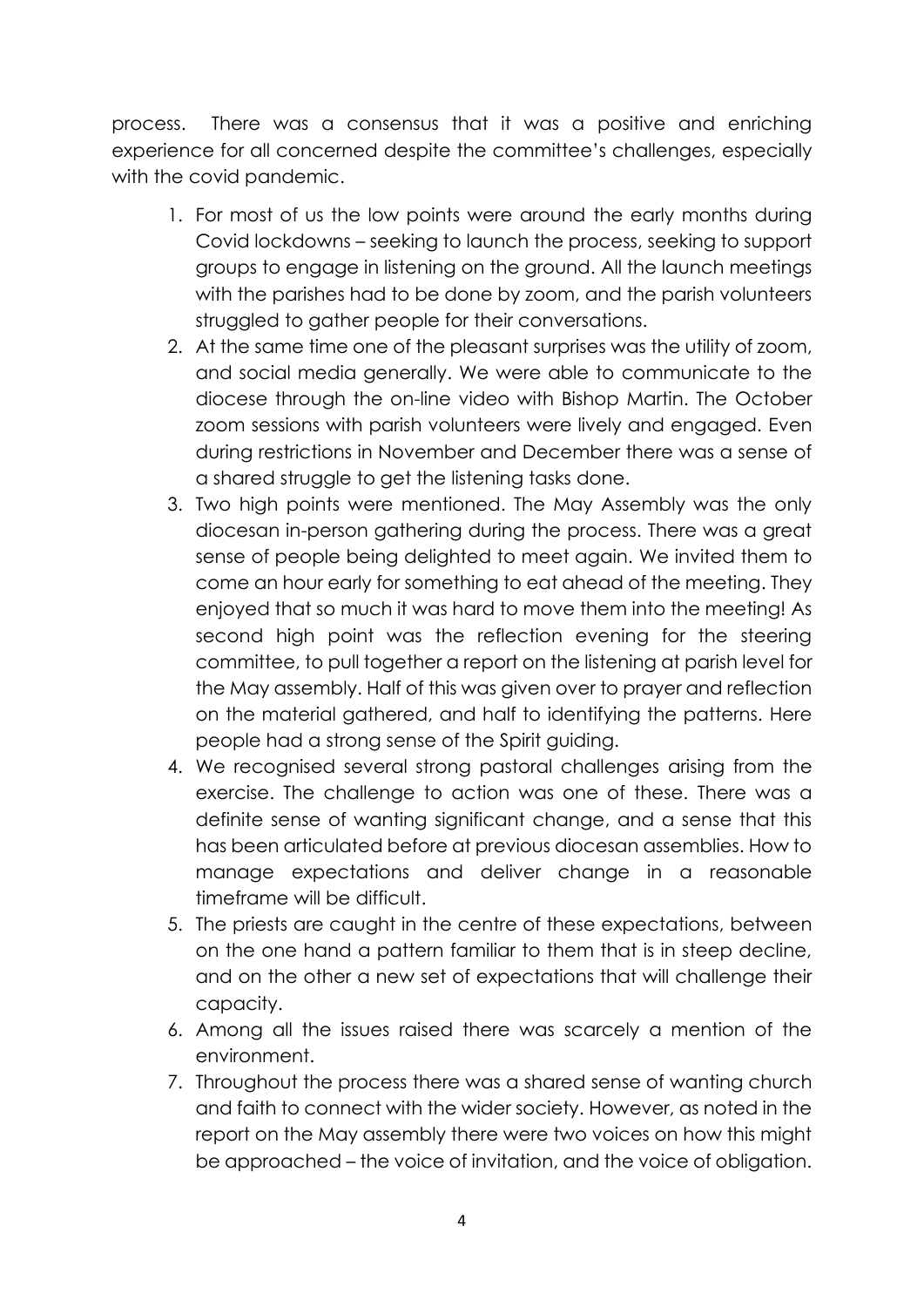Holding these two voices in the search for an agreed way forward will be a challenge.

### **B.1 What was heard in the parishes**

#### **1. Faith is still good news**

The Synod preparatory documents from Rome depict the mission scene as comprised of three players – Jesus, the crowd, and the apostles. While Jesus' mission to the apostles was broadly the forming of disciples, his mission to the crowd was sharing the good news. And the feedback from the listening suggests the message of Jesus is still experienced as good news. One of the questions in the consultation was on whether it would make any difference to people if there was no faith in the world. There was a very strong positive answer to that question. Despite all the cultural changes in both rural and urban Ireland, and despite the great reduction in the status of the church, the experience of the Christian faith for many people continues to be a positive one. While we might have expected this feedback from people involved in church groups, we also got that strongly from a wide range of social groups who have no formal connection with church. Christian faith was described as 'an anchor' for people when facing difficulties. It gives a sense of meaning and purpose to life.

- *Faith offers us a language to express the mystery at the heart of life.*
- *Faith provides guidance and direction in daily life.*
- *If there was no faith in the world, I feel I would be a totally different person. Faith keeps me grounded. It shapes my sense of right and wrong.*

The listening did, of course, also pick up something of a post-faith culture as well.

• *Faith is important to people I love, so I respect that. It gives them meaning in life.* 

#### **2. Desire for a church that is close to the life concerns of people**

The word "*connection"* came across strongly when people were reflecting on church. There is a desire for a church that speaks the language of the people and reflects their lives in its liturgies.

- *Some of the readings at Mass are very complicated and hard to understand. It is hard to relate them to today's world.*
- *We need to be seen as a welcoming parish community actively inviting others in.*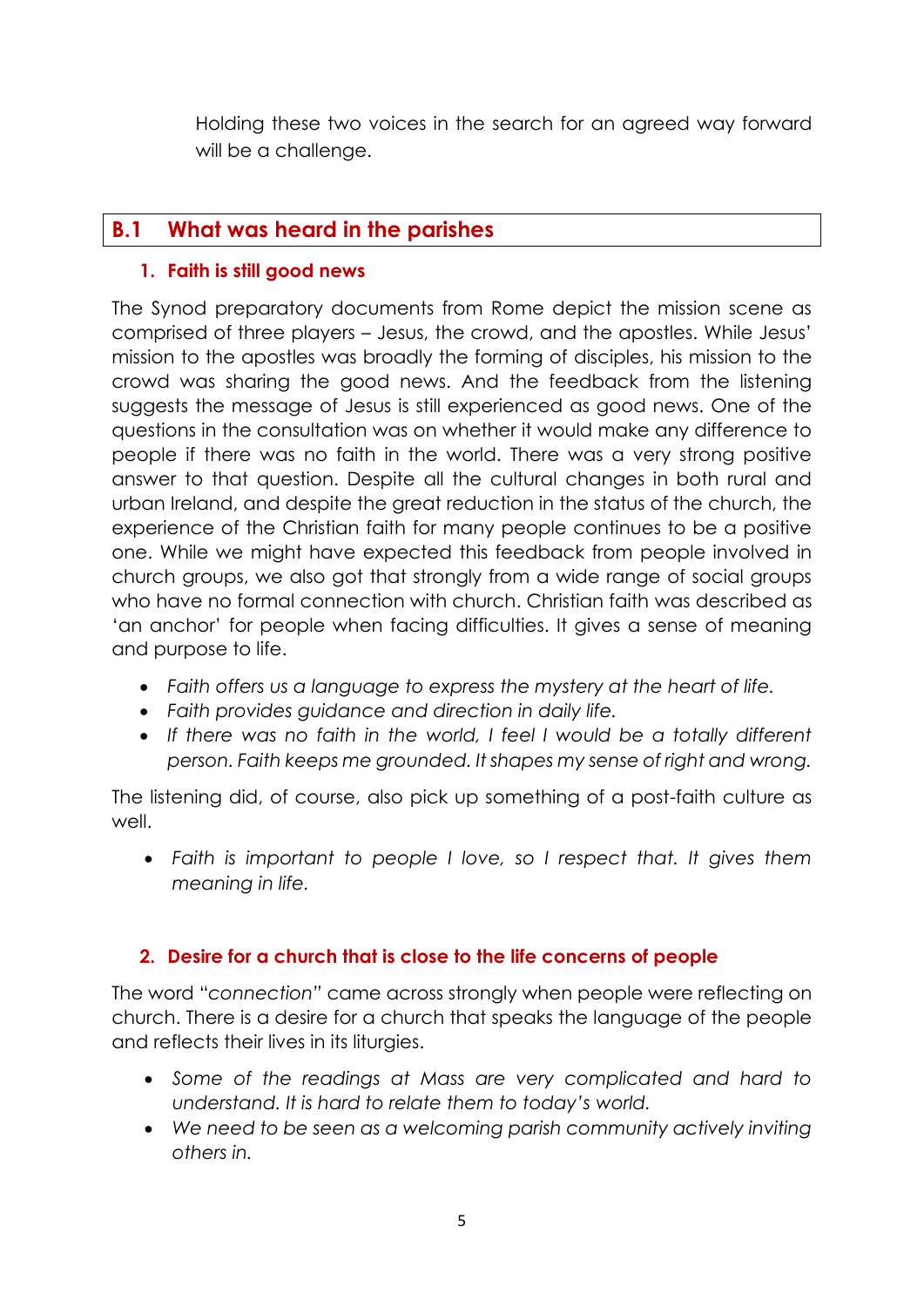• *The church needs to become more understanding of and compassionate towards the needs of young people. We want them to feel connected to a church that is modern in its outlook and relevant to them in their daily lives.*

There is a strong sense that today's apostles are not in touch with the reality of life for today's 'crowd' and that an all-male, celibate clergy is not fit for purpose.

• *The laity have spoken and requested married priests and male and female deacons to be admitted as leaders/apostles within the Catholic church. Has the laity been heard?*

There was also a very strong call throughout all the groups for the church to address real-world issues like poverty, homelessness, bullying, domestic violence, drug addiction, mental health (suicide), racism, and sexism in our local communities in conjunction with the professional agencies.

- *The church needs to be more proactive in the community and help the community deal with its social problems*
- *We need to build a 'bridge of kindness' to people who do not go to mass but are wonderful kind people who live good lives.*
- *The church should want to understand and share in the lives, troubles, joys, and passions of the community*

#### **3. Desire for greater participation**

This, of course, raises the question of *who* is this church that is connecting with the world and its challenges. There are two perspectives coming through here – one sees the church as being largely the responsibility of *them,* meaning the clergy. The language of *they* is used more often than the language of *we.* 

• *Ensure the parish priest is actively engaged and seen in the community.*

The other looks for a more synodal church. It sees the need for greater participation of lay people in the life of the church.

- *I would like to see a system similar to the reformed churches, where the laity takes a bigger part in the church. A part that is recognised, valued and supported by the clergy.*
- *Create new structures within the church organisation which will allow peripheral voices to be heard.*
- *We strongly recommend that this consultation process of sharing ideas,*  raising problems and suggesting solutions becomes the norm in our *church. This will require the upper echelons of the church to listen with a genuine desire for positive change to secure the future of our church.*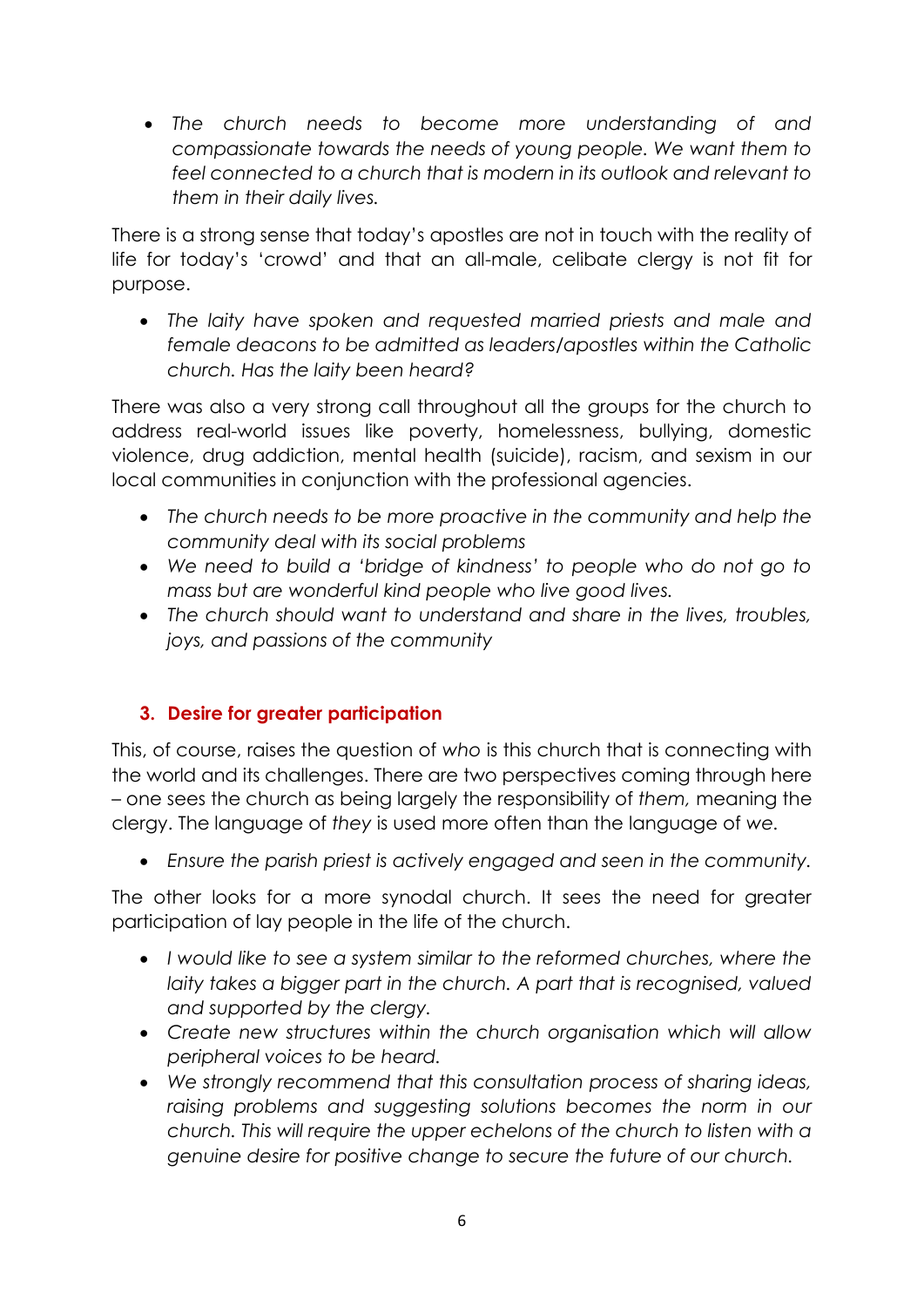• *I understand the church is an old institution and has its strong beliefs. But the world has changed so much, and people will walk away from Catholicism if they don't feel listened to.* 

#### **4. Desire for a more inclusive church**

While the message of Jesus is experienced positively, there are strong reservations about church culture and practice as led by today's apostles. This comes across in the social groups, very strongly in the youth consultation, and is also echoed in the feedback from PPCs. The modern sensibility about justice and inclusion is offended by the church's treatment of women and minority groups, especially LGBTQ+.

There is a call for the Church to face up to and embrace change.

- *at a minimum, allow women to take the lead in prayer services and other non-eucharistic celebrations such as baptism*
- *the church needs to present a genuine welcome and equality of opportunity to women so that they feel empowered to come forward and be of service to their faith community*
- *the ordination of women will give more credibility to the church*
- *Accept the LGBTQ+ community. Stop shunning and shaming people for who they love*
- *The church needs to be more compassionate towards those who in the past were ostracised because of life choices or mistakes.*

Overall, the majority view in the consultations call for the church to change. They are looking for a church that communicates the good news in a manner that relates to people's lives, is more synodal and more just in how it treats women and minorities. However, there is also a voice that calls on the church to hold firm. The sense here is that it is for the wider society to change, not the church.

- *We should only give the sacraments if there is evidence that the parents and child are prepared. The children should attend a weekly Sunday school, and the parents should attend Mass*
- *The church would be better if it embraced more traditional forms of ceremony, such as the Latin mass and the orthodox teaching*
- *One person was 'lamenting the many changes in the Church, especially the dismantling of the altar rails and movement away from reception of Holy Communion on the tongue.'*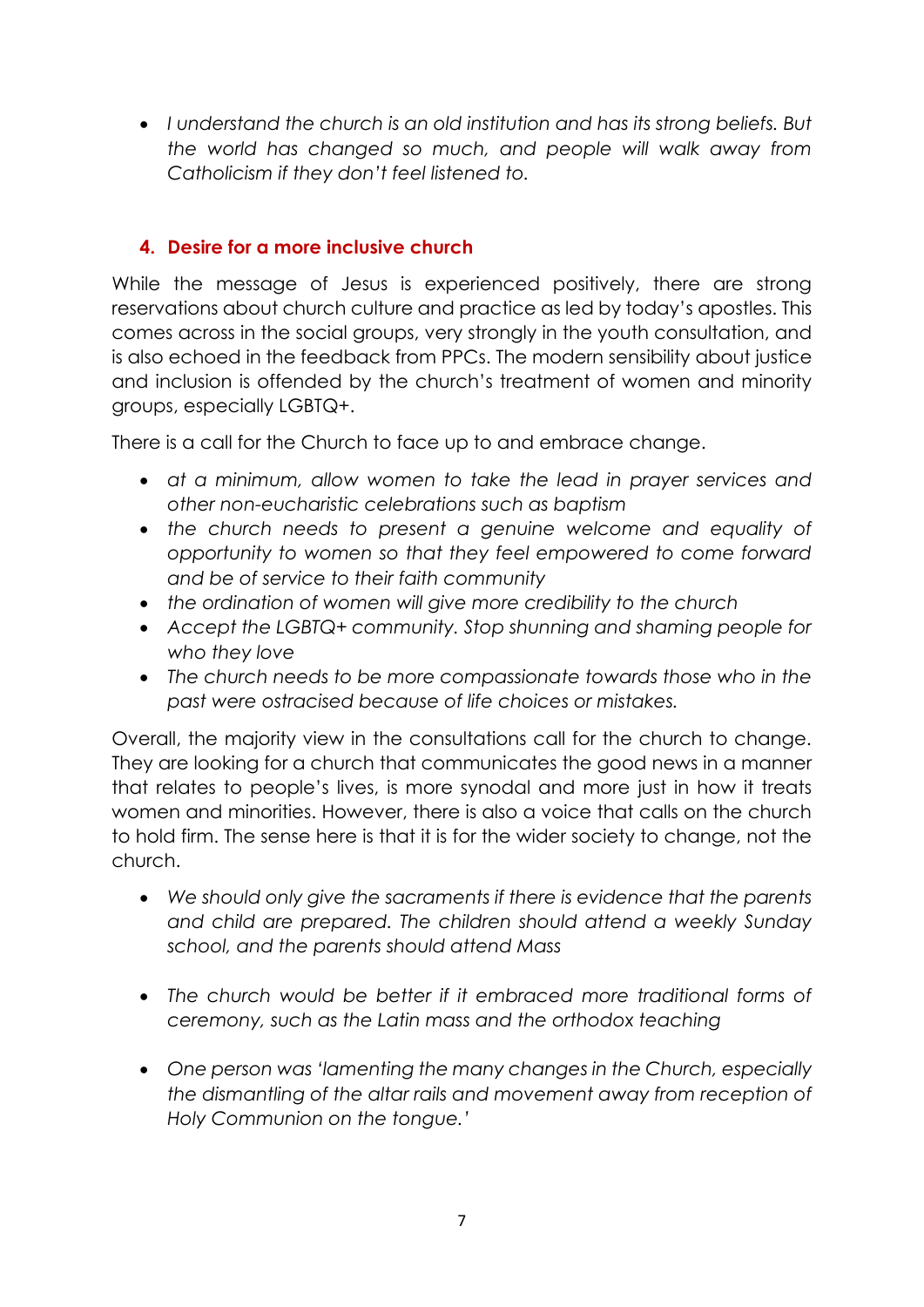### **B.2 Voice of Youth**

Some 140 young people were engaged in conversations with class groups. (Appendix 3) There is a strong sense that young people across the Diocese are calling for change within the Church. There is a greater demand for church leaders to become more linked in with issues that are important to our young people. Topics like mental health, environment, and leadership roles for women in the church are seen as most important.

For many young people emerging from isolation has given them time to reflect and explore faith, life and meaning in their own lives.

> o *'Faith helped me cope and get through the last year. It helped me cope with being lonely during lockdown last year.'*

For many young people their faith is based around morality. There is a strong voice that is seeking a more inclusive church for the future and to let go of the past and rebuild.

- 'I *believe in equality for women, which is something the Church does not stand for. The catholic church does not hold women in the same respect as men, so Catholicism ends up angering me instead of helping me.'*
- *'Be kind and respectful to minorities or marginalised groups, i.e., people of colour, LGBTQ+ people. Treat them with equal respect.'*

A lot of hurt and anger is still with young people and when asked about their own faith, church scandals and abuse is stopping them from exploring their own relationship with God.

- *The church needs to understand its hypocrisy and how they have allowed itself to become bigoted and small-minded.'*
- *'The Church needs to either get with the times or expect less and less young people taking part in a church that has previously condemned them, for example – being gay and giving half-hearted apologies*

There is a calling for the church to acknowledge their sins and become a more tolerant and understanding place where young people feel like they are valued, accepted and most importantly safe.

There is a strong voice for parish priests to become pillars of the community and to be more active in community events. The strongest request coming from youth is for more services to be provided in support for young people and their wellbeing. There are serious issues preventing our young people from reaching their potential such as mental health issues, family problems, depression and suicide especially with young men.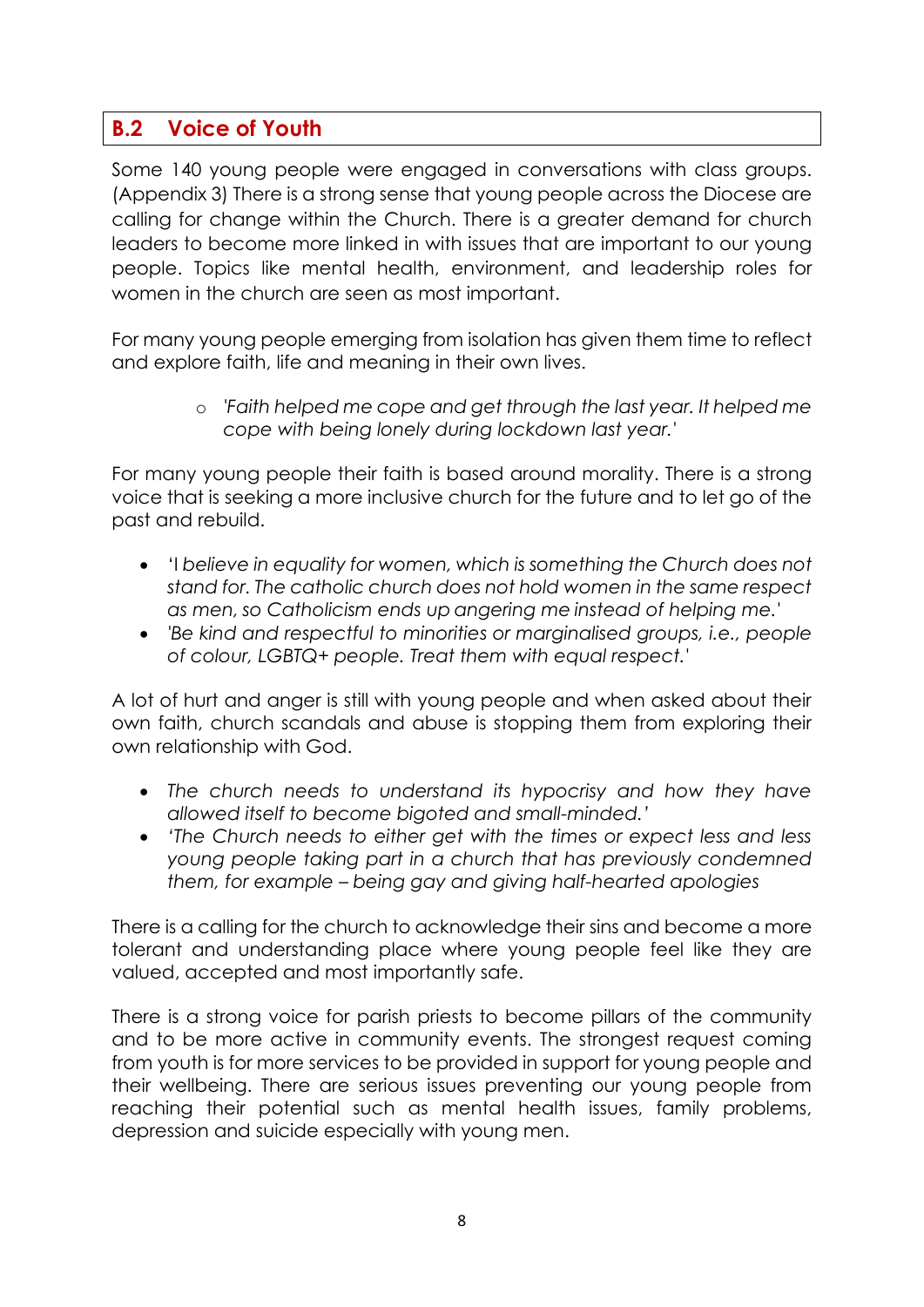The request is for the church to not only recognise these issues but become part of the solution. Young people are looking for long term plans to be put in place and for Church leaders to change the culture and build a more trusting, accepting and inclusive youth ministry going forward.

• *Conscious that God is with us. Faith keeps one on the right path. When one is lonely or sad faith sustains us.*

In summary, young people are a particular group that need to be included in parish life by way of liturgies and pastoral initiatives via John Paul 11 Awards. Young people (some value their faith while others reject the Church) would like a space / place where they can be listened to. Young people emphasised inclusion of the LGBTQ+ community and care for the environment.

### **B.3 Gathering of Parish Pastoral Council Members to review Report on Listening**

130 Pastoral Council members representing 31 of the 34 parishes in the diocese were present for an evening of reflection and conversation about the results of the listening exercise. The evening focussed on two questions: *Do we recognise in this report the voice of the people? What are our own views on the report?* There was prayer time, small group discussion, and open forum for each of the questions.

On the first question 15 of the 20 tables were unanimous that the report accurately reflects the voice of the people in their communities. Doubts were expressed at the other tables. The main doubt was regarding the positive experience of faith expressed by the social groups. *Did we really listen to people on the margins of church*? There are many people out there for whom faith means little or nothing. We don't seem to have heard from them. A second concern raised here was whether the voice of people very committed to church was heard and expressed. This was a response to what was perceived as a strongly critical tone in the report.

The second question was to provide an opportunity for the pastoral council members to offer their own views on issues raised in the report. Several points were made here.

• Some priests spoke about the absence of their voice in the report, and the very difficult and at times demoralising challenges that lie ahead for them. There was a strong expression of empathy from the gathering for the situation of the priests. There was a sense that their situation needs to be considered in pastoral planning. It is not reasonable to expect them to be carrying greater responsibility as they get older and fewer.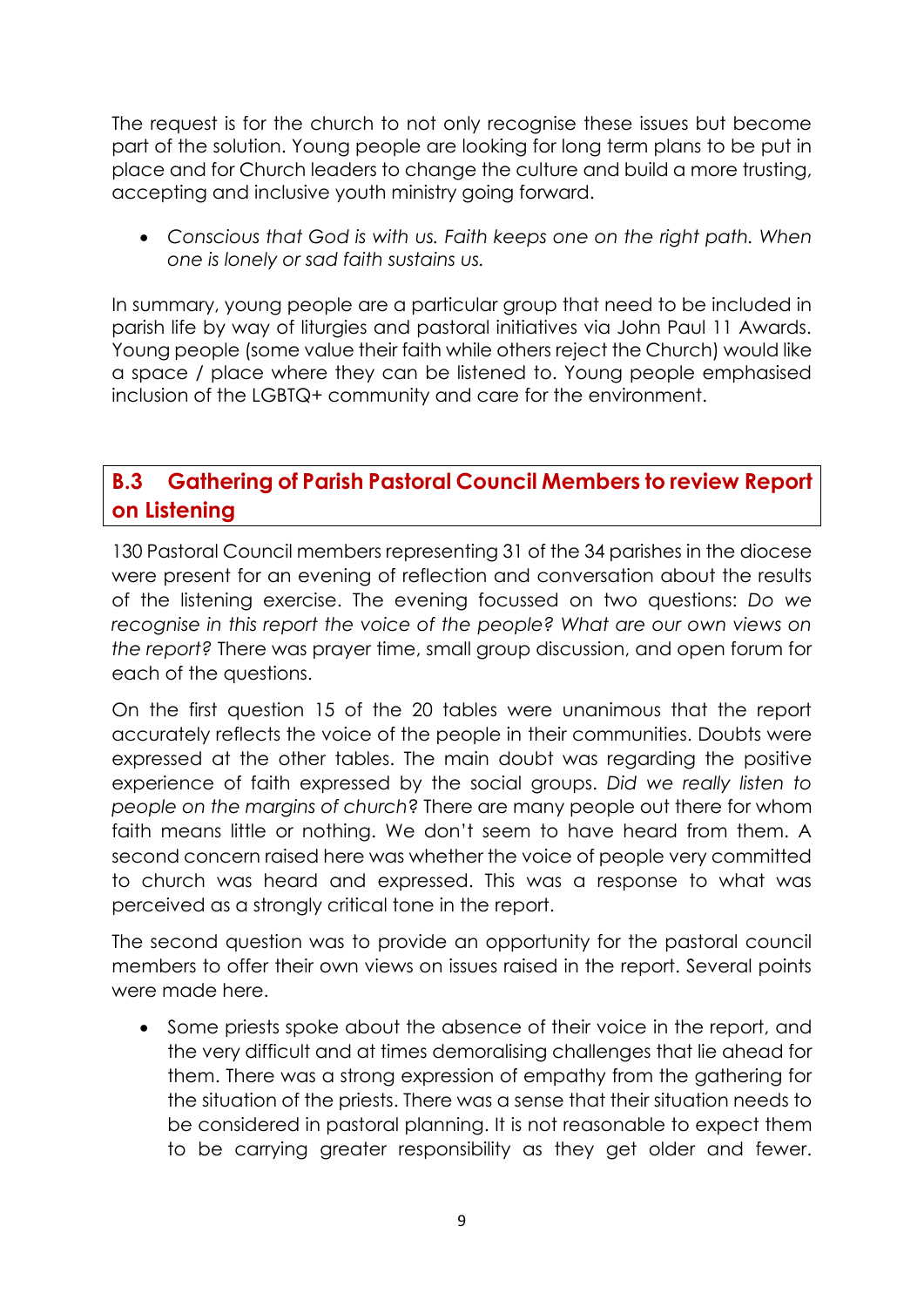Consideration also needs to be shown to the younger cohort, who face into decades of ministry in very changing circumstances.

- There were differences in how people saw the challenge of the church engaging with the wider society. There were two languages underpinning these differences. Some people used the language of invitation, others the language of obligation. For the former, the church needs to change to effectively connect with the people who have moved away. This group was largely in sympathy with the criticisms of the church in the report. But for the latter it is the people who have moved away who must change. The church needs to hold firm in its beliefs and teachings, and challenge people to live up to the demands of faith. There was a sense of grieving here for the lost position of church in society. A desire that church should teach, and people learn. A desire for parents to take responsibility for the faith of their children. A desire that organisations like the GAA should not be putting on events that clash with Mass times.
- There was a concern that the Synodal process in the diocese has been rushed. One round of short meetings in difficult Covid circumstances does not represent deep listening.
- There was a strong sense in keeping with the report that action needs to happen. This is something that can't be left to clergy on their own – we all must take a role. The 'we and they' must become 'one'.

### **C Next Steps – Steering Committee**

- 1. We are conscious of the fact that this exercise was completed over a short period during the restrictive Covid period. So, it is very much a scoping exercise, a start that must be built on.
- 2. We look forward to the national report on the synodal pathway outcomes and will utilise it as a resource for our local follow-through.
- 3. Our synodal process has included a listening to a victim/survivor of clerical sexual abuse which we will continue alongside the engagement of the National Synodal Task Group with survivors and victims of clerical sexual abuse at national level through "Towards Healing" and "Towards Peace".
- 4. Our focus this year will be on designing and delivering training to the newly elected Parish Pastoral Council members on pastoral leadership considering the issues raised in the listening.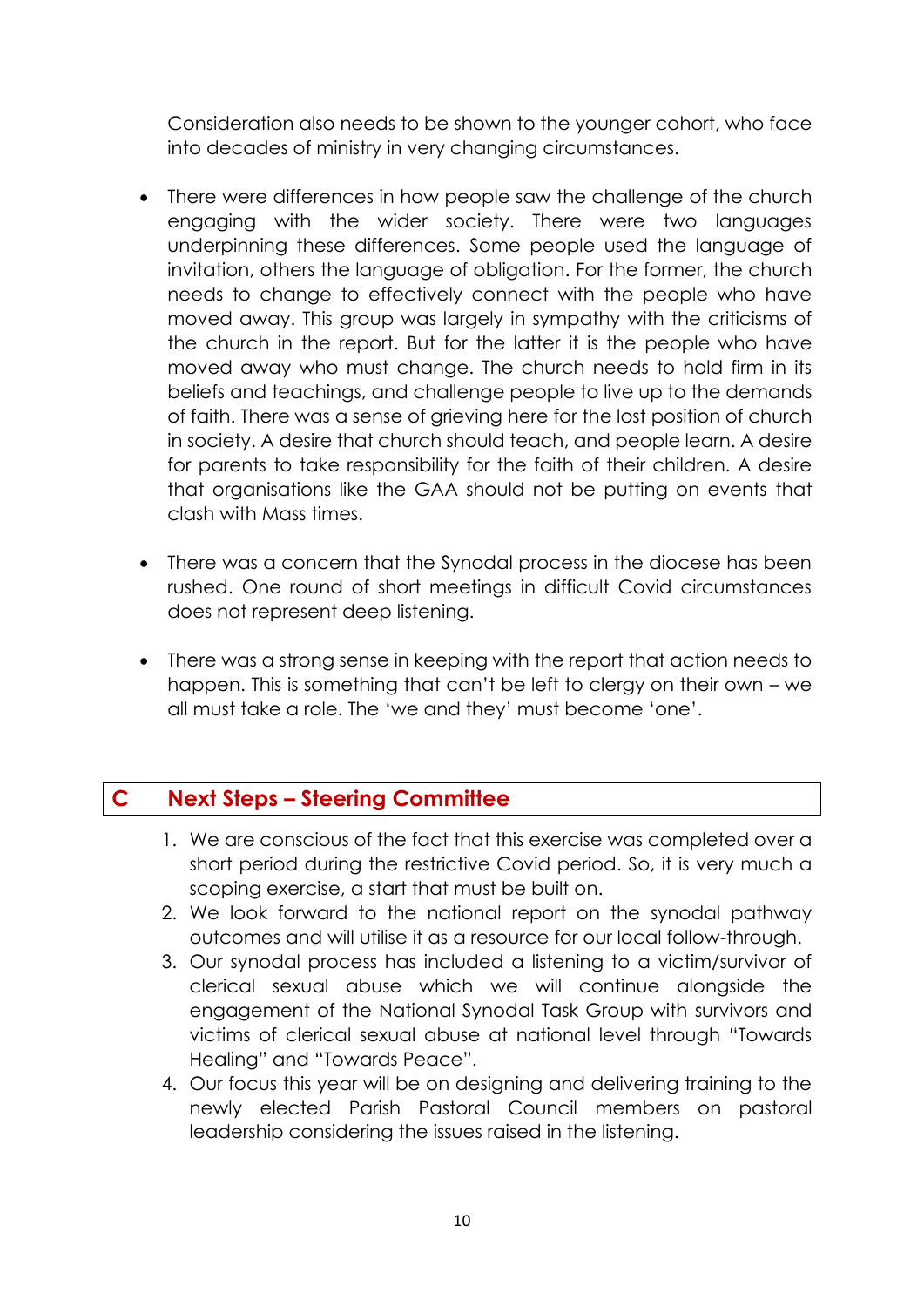- 5. One of the elements of this training will be to offer methods to the Parish Pastoral Councils for reaching out to a wider energy and commitment in the parish for mission.
- 6. At the same time, we will be exploring the scope for the employment of pastoral and administrative workers in the diocese. We recognise we will need to identify sustainable funding models for this.

### **D. Appendices**

- 1. Listening Process at Parish Level
- 2. Groups listened to
- 3. Listening Process with Youth
- 4. Steering Committee Discernment Meeting
- 5. May 2022 Diocesan Assembly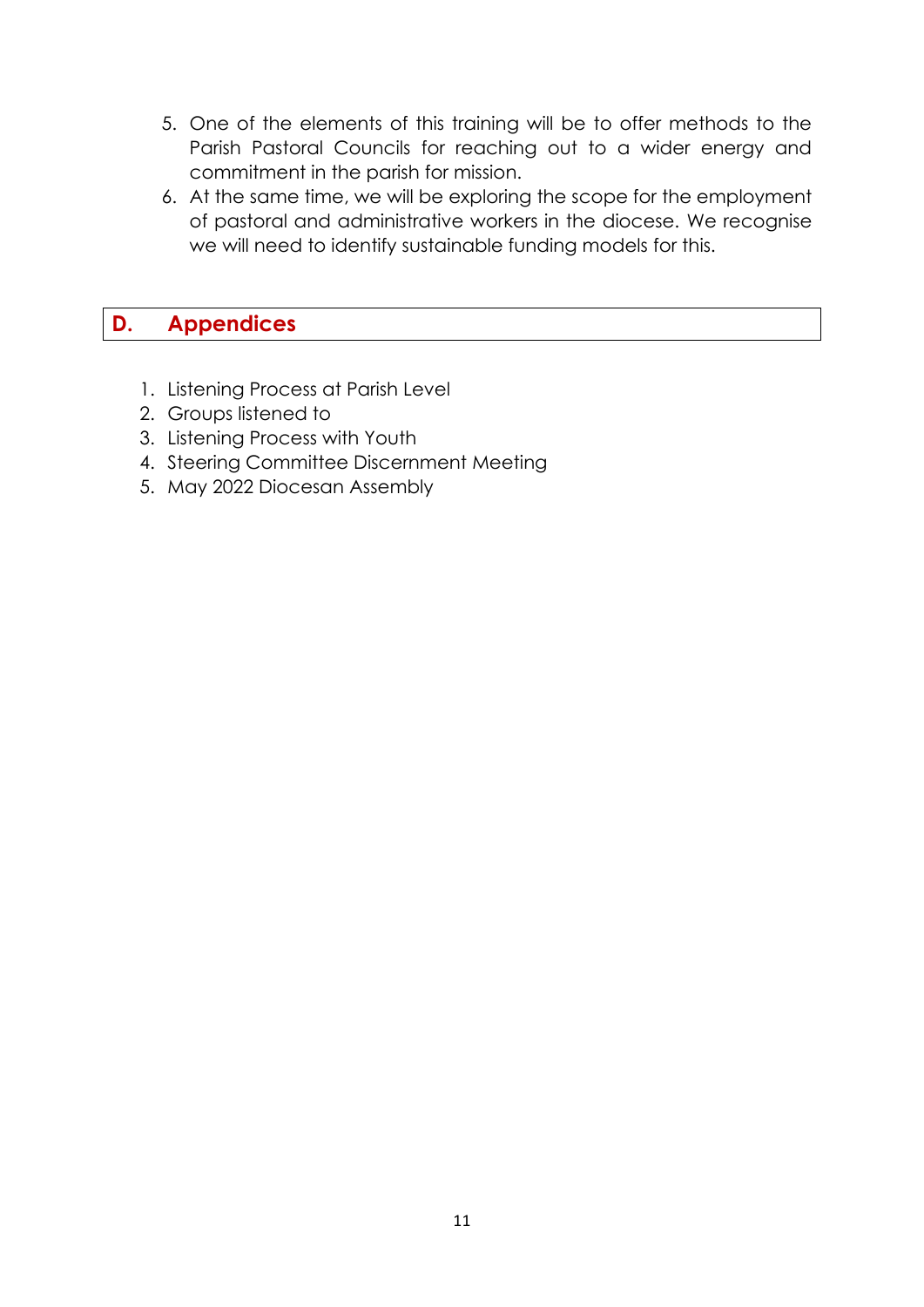### **Appendix 1 – Listening Process at Parish Level – Summary of Task**

#### **1. Hold one conversation with your Parish Pastoral Council for one hour**

*How has faith helped you in your life?* 

*How can the church support and encourage more active participation?*

*How can the laity be listened to and be heard? Especially women and young people?* 

*How as a faith community can we address issues that trouble our society? What is the Holy Spirit asking of us now?*

## 2. **Talk to four people from a social group of your choice.** *Use the same*

*questions as above or adjust them to the group – e.g:*

*If there was no faith at all in our world would it make any difference to you? What would make it attractive for you to be more part of the church? How can the church listen better to you and other (women…migrants…etc)*? If there was one good thing the church could do that would make the *world a better place what would that be?*

#### **3. How would we do this?**

- a) Decide which way of meeting people is feasible and safe considering Covid
	- *small group meeting*
	- *one to one in-person conversations*
	- *one-to-one conversations by phone or Zoom*
- b) Decide which social group you will focus on
- c) Give people the questions in advance
- d) Give them an explanatory page on the purpose of this (which would be supplied)
- e) Two roles one person leading the conversation, one person taking notes
- f) Summarise the notes into a summary sheet that will be provided
- g) Have the conversations during November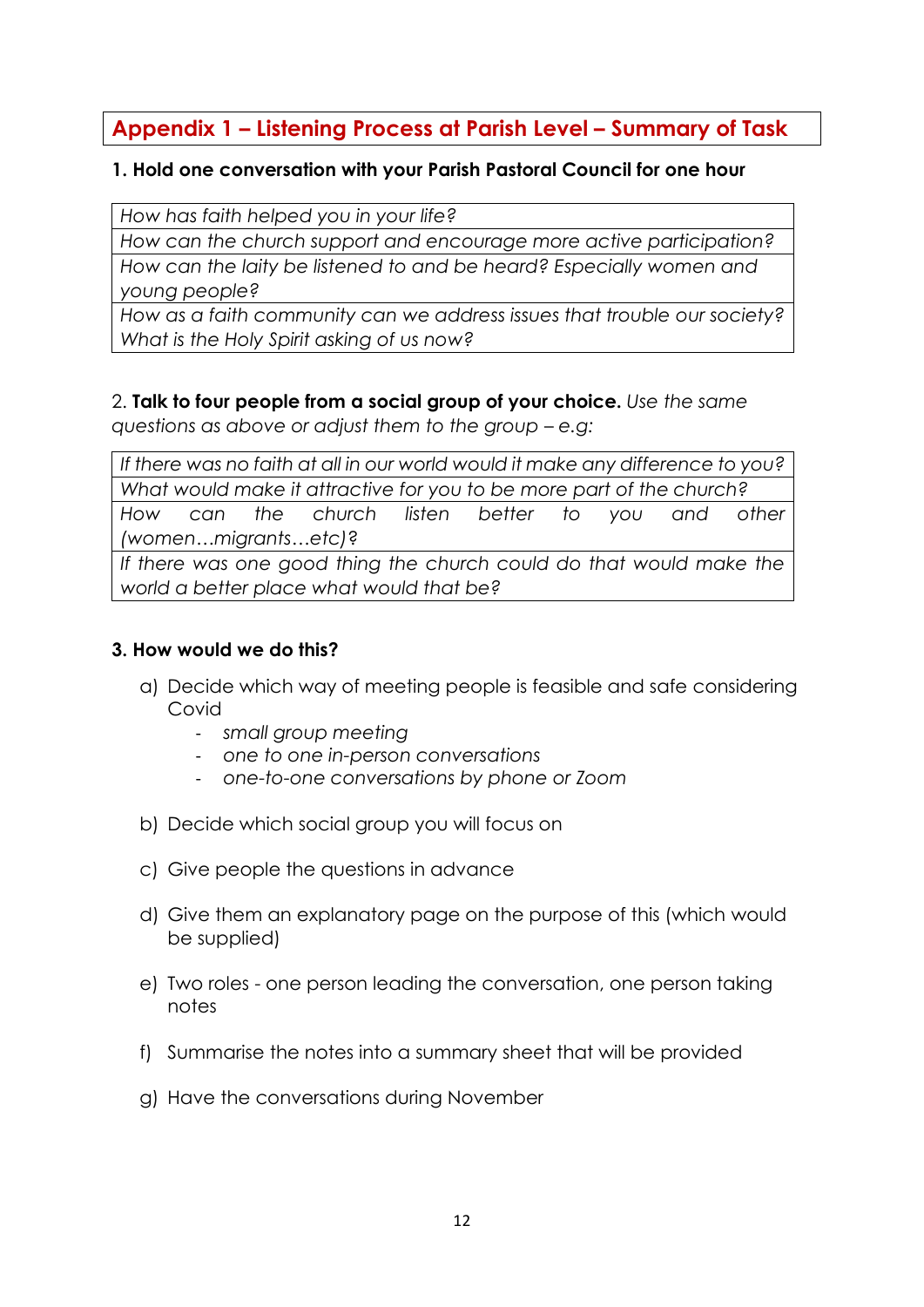### **Appendix 2 – Social Groups listened to**

- Local walking groups
- Isolated rural men
- Indian Community
- Inward migrants, both Irish and International
- Isolated rural people
- Healthcare workers
- Ladies football team
- Parents Association
- Young parents
- Families caring for a family member at home
- Travelling community
- Local GAA clubs
- Active age group
- Parents/guardians of communion class
- Newcomers to the parish
- Foreign nationals
- Pope John Paul 11 Award Participants
- Lapsed Catholics
- Parents of teenagers
- A victim/survivor of clerical sexual abuse
- Local development group
- National schoolteachers
- Asylum seekers:
- Isolated rural people
- Transition year students

### **Appendix 3 – Lesson Plan for Listening to Young People in Classrooms**

To view the lesson plan, please click on the link below:

**P** [Lesson plan on synodality to be used in schools.pptx](https://kilmorediocese-my.sharepoint.com/:p:/g/personal/youthministry_kilmorediocese_ie/Edr3l51UuDVPg7p-dYK938cBN2KCCMxfK0YqEVIUvUMNjg)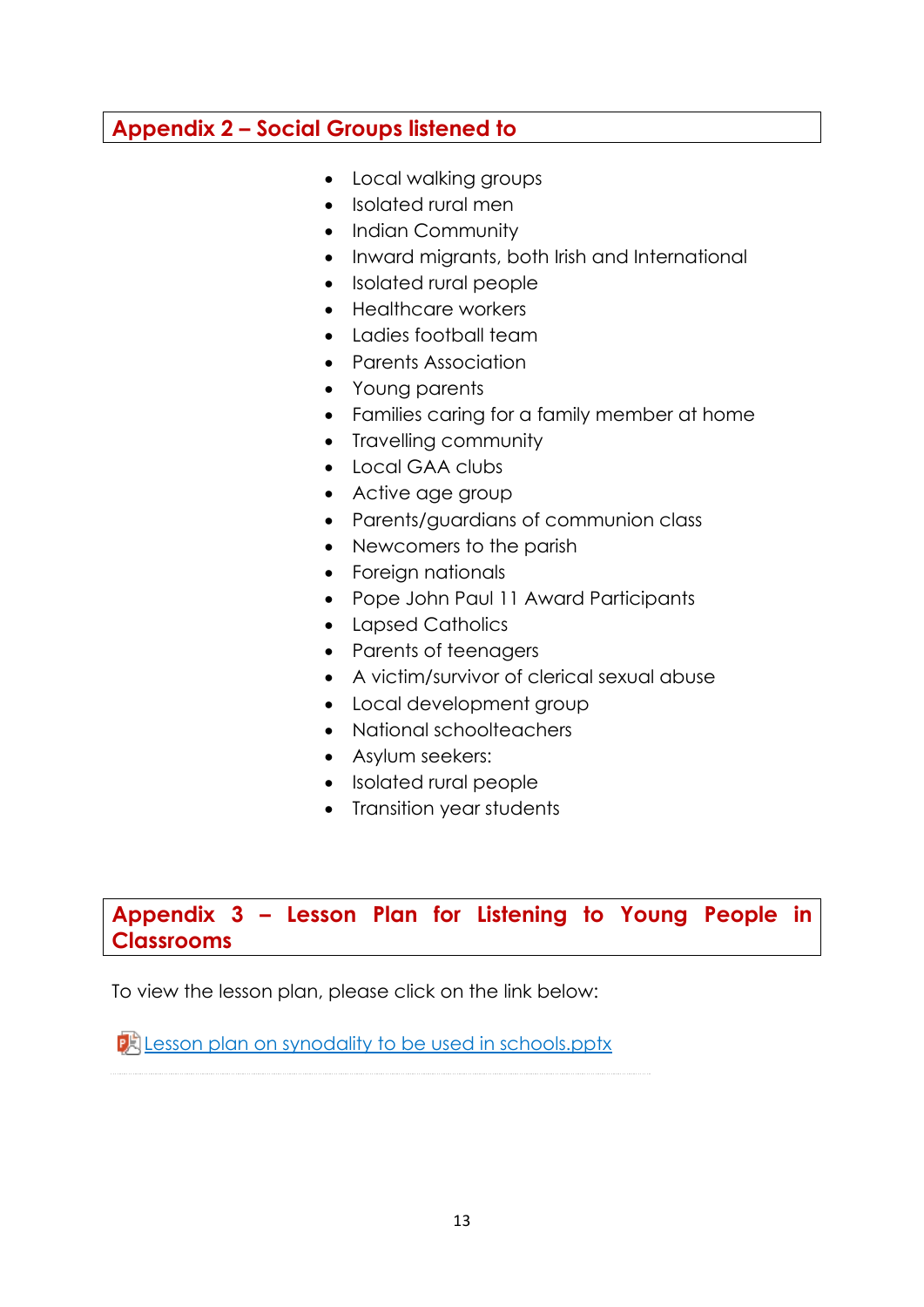### **Appendix 4 - Synod Listening Exercise with Steering Committee – First Discernment of results – 28 March 2022**

The purpose of this meeting was to agree a summary of what was said on the ground from the various groups that took part in the listening. It was not a summary of our preferred points. It was an objective account of what the people of the diocese said, recognising majority and minority views.

We identified summary headings and points for elaboration, with a view to producing a 5-page report for a diocesan assembly on May 3rd <sup>2022</sup>. That Assembly would assess the report with a view to finalising the diocesan document to feed into the national and global Synod processes.

The meeting on 28th March 2022 was structured as a discernment – a prayerful paying attention to the voice of the people of the diocese. Its form was as follows:

- *5.30pm Gathering for meal*
- *6.00pm Presentation and clarifications on Martina Gilmartin's (Diocesan Director of Pastoral Development and Faith Formation) summary (circulated ahead)*
- *6.20pm Prayer and quiet time on the question – What did the people say? (Savina Donohoe)*
- *7.00pm Were we happy with the headings? Once the headings were agreed, we divided the time to attend to each one in turn. We recorded on a flip chart what the main point was, and what elaborations we wanted to make. These elaborations would include majority and minority opinions from the reports. (There was an option to also Zoom record the meeting as a further record).*
- *8.30pm Next step – who would be involved in writing the 5-page report for the May Assembly?*